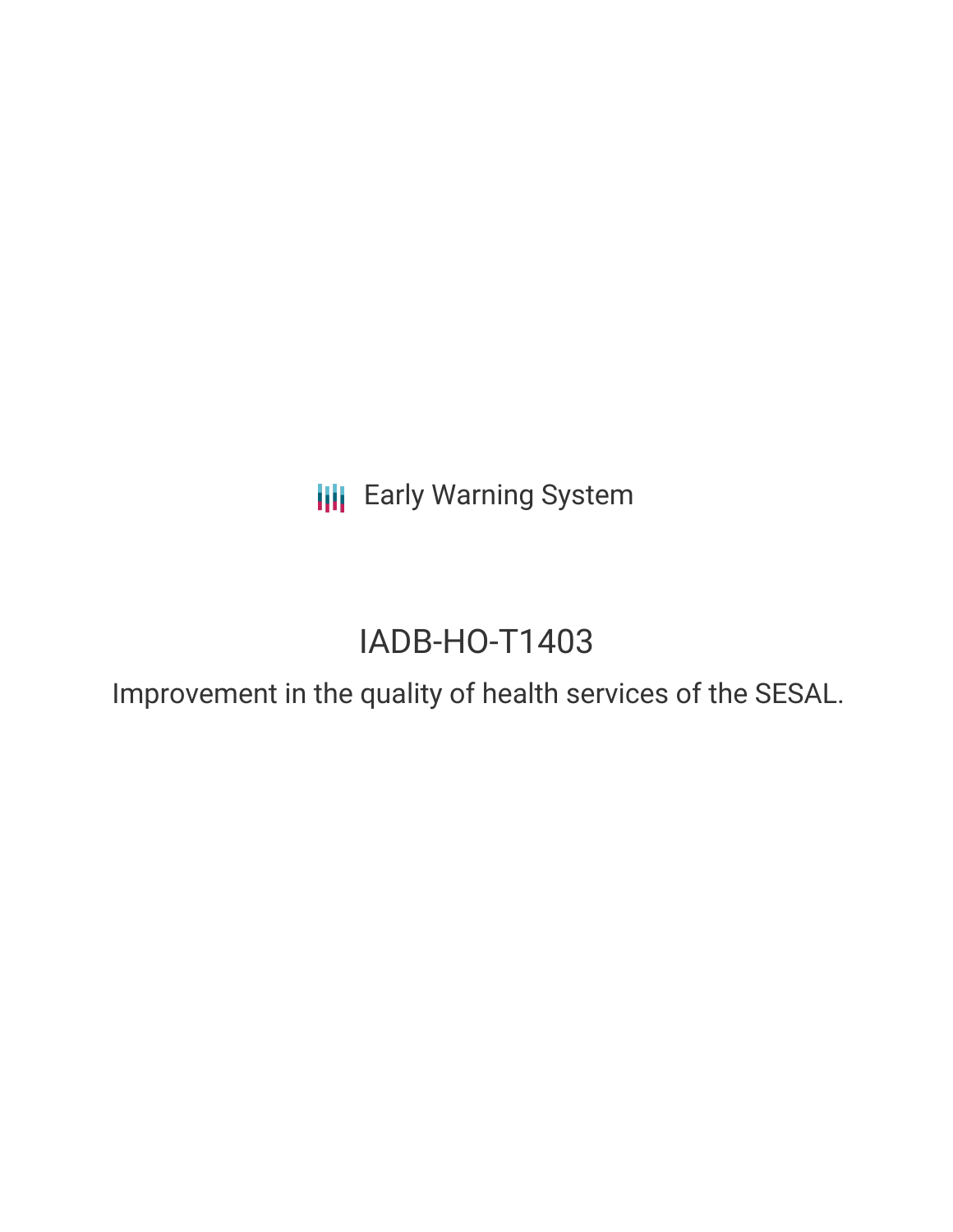

### **Quick Facts**

| <b>Countries</b>               | Honduras                                                        |
|--------------------------------|-----------------------------------------------------------------|
| <b>Financial Institutions</b>  | Inter-American Development Bank (IADB)                          |
| <b>Status</b>                  | Approved                                                        |
| <b>Bank Risk Rating</b>        | U                                                               |
| <b>Borrower</b>                | Government of Honduras                                          |
| <b>Sectors</b>                 | Education and Health, Law and Government, Technical Cooperation |
| <b>Investment Type(s)</b>      | <b>Advisory Services</b>                                        |
| <b>Investment Amount (USD)</b> | $$0.20$ million                                                 |
| <b>Project Cost (USD)</b>      | \$0.20 million                                                  |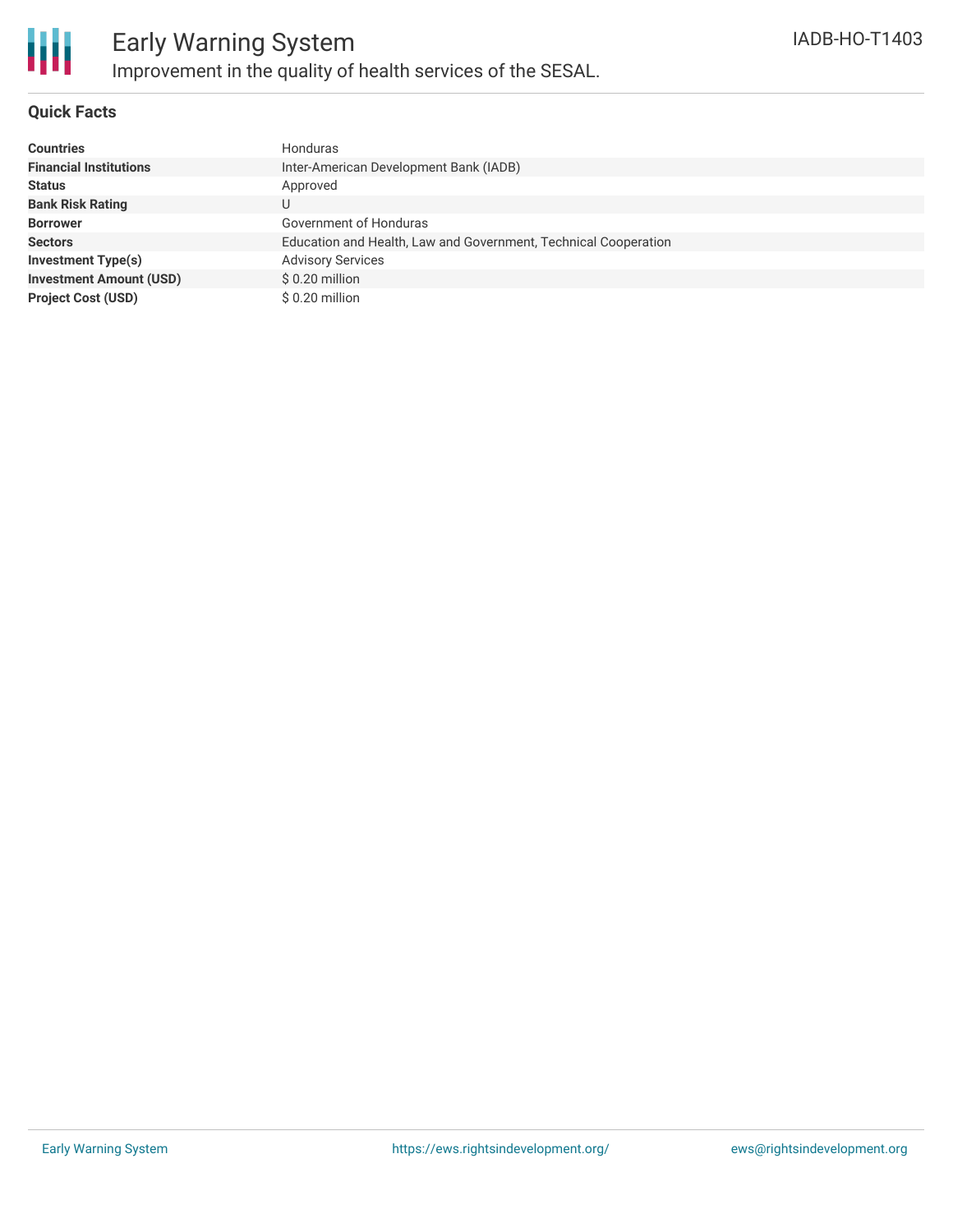

# Early Warning System Improvement in the quality of health services of the SESAL.

### **Project Description**

Improve the quality of care of maternal and child services and chronic diseases at the first level of care and of the basic hospitals of the Ministry of Health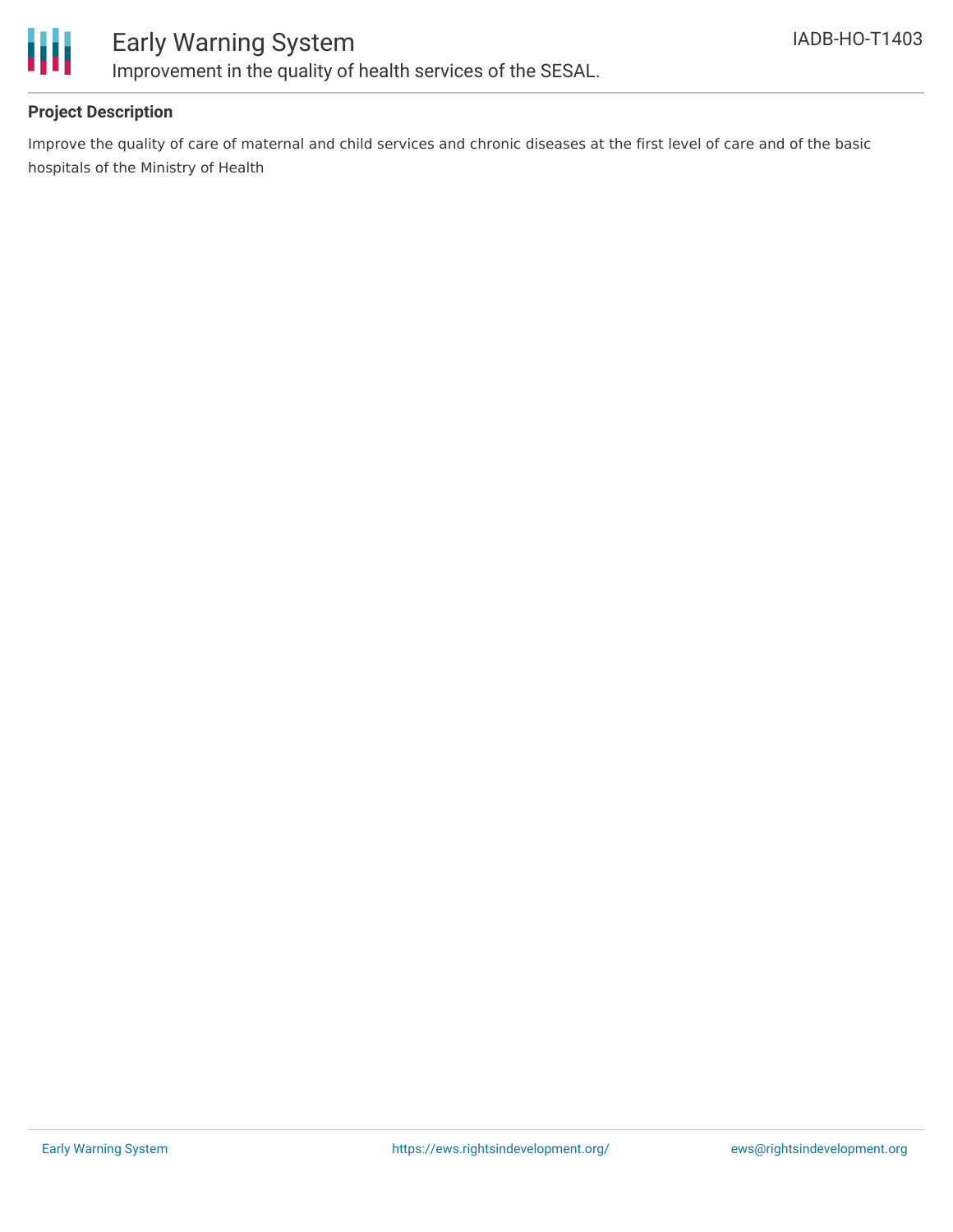

## Early Warning System Improvement in the quality of health services of the SESAL.

#### **Investment Description**

• Inter-American Development Bank (IADB)